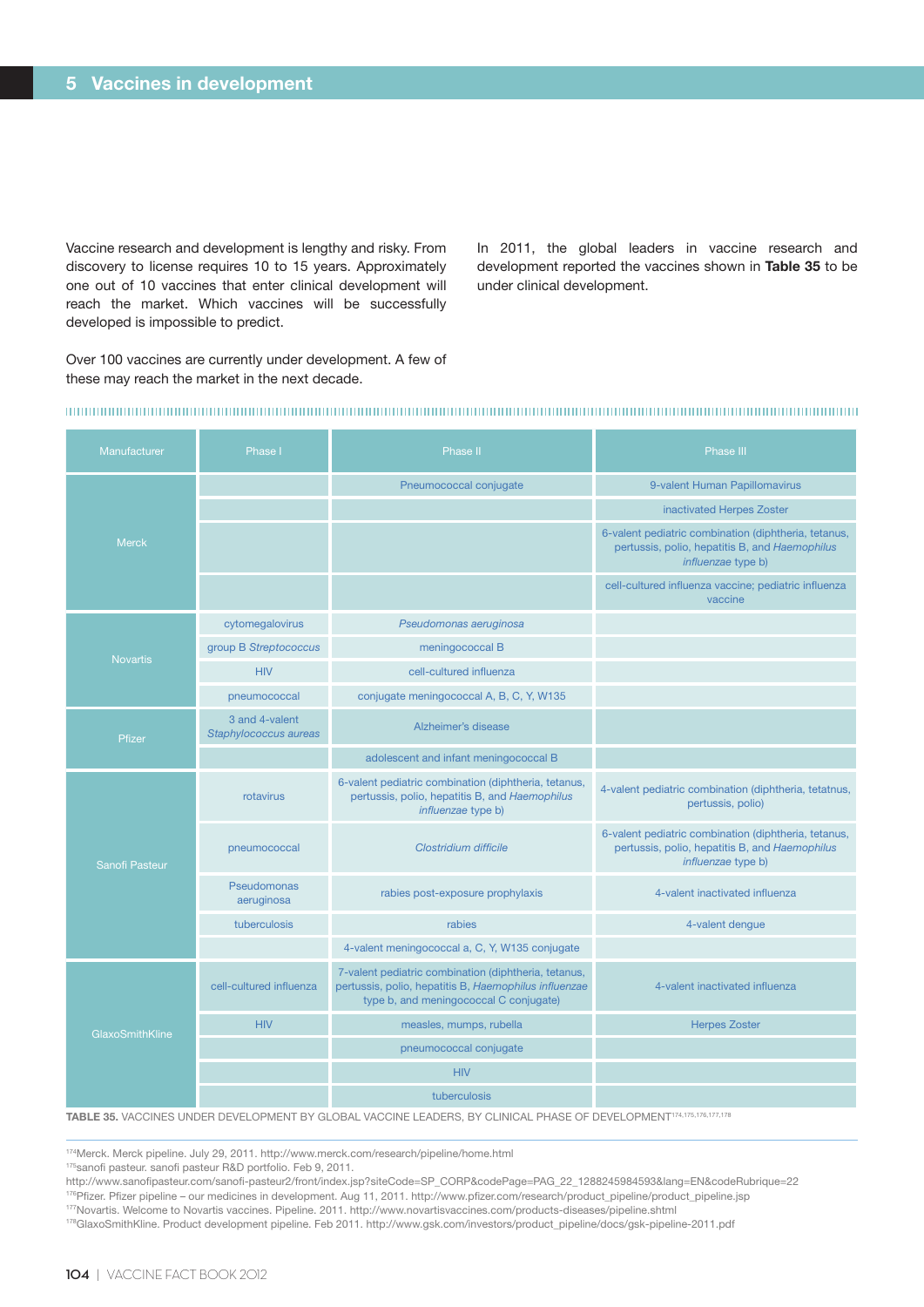In addition, in its report of 2006, the WHO noted vaccine research and development in specific disease areas (See **Table 36**). Some of these trials have now been completed. Others have been discontinued. Some have progressed to a further stage of development.



Vaccine research and development is lengthy and risky. From discovery to license requires 10 to 15 years. Approximately one out of 10 vaccines that enter clinical development will reach the market.

**Disease Area** Vaccine Diarrheal diseases Cholera *Escherichia coli* Rotavirus Shigella Typhoid fever Respiratory diseases Influenza Parainfluenza virus type 3 Respiratory syncytial virus Severe Acute Respiratory Syndrome (SARS) Pneumococcal **Tuberculosis** Bacterial diseases Anthrax Meningococcal A, C, Y, W135 Meningococcal B Plague Group A *Streptococcus* Group B *Streptococcus Chlamydia trachomatis* Herpes simplex type 2 HIV Vector-borne diseases Dengue fever Japanese encephalitis West Nile virus Parasitic diseases Hookworm Leishmania Malaria Schistosomiasis Hepatitis and cancers *Helicobacter pylori* Hepatitis B Hepatitis C Hepatitis E Human Papillomavirus Epstein-Barr virus **Enterovirus Polio** 

**TABLE 36.** VACCINE RESEARCH AND DEVELOPMENT BY DISEASE AREA179

179World Health Organization. Immunizations and Vaccine Research. New vaccines against infectious diseases: research and development status. Updated Feb 2006. http://www.who.int/vaccine\_research/documents/en/Status\_Table.pdf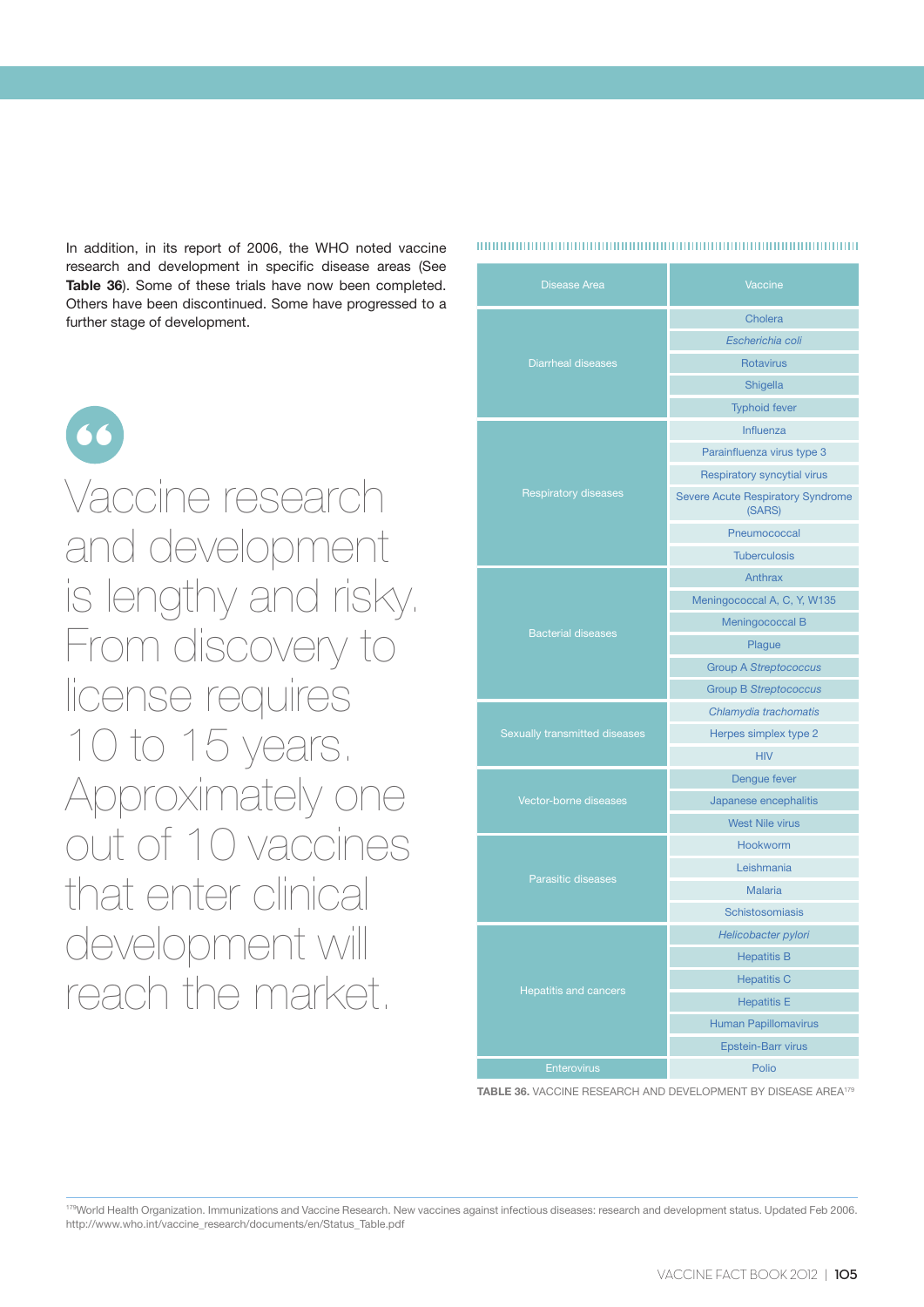